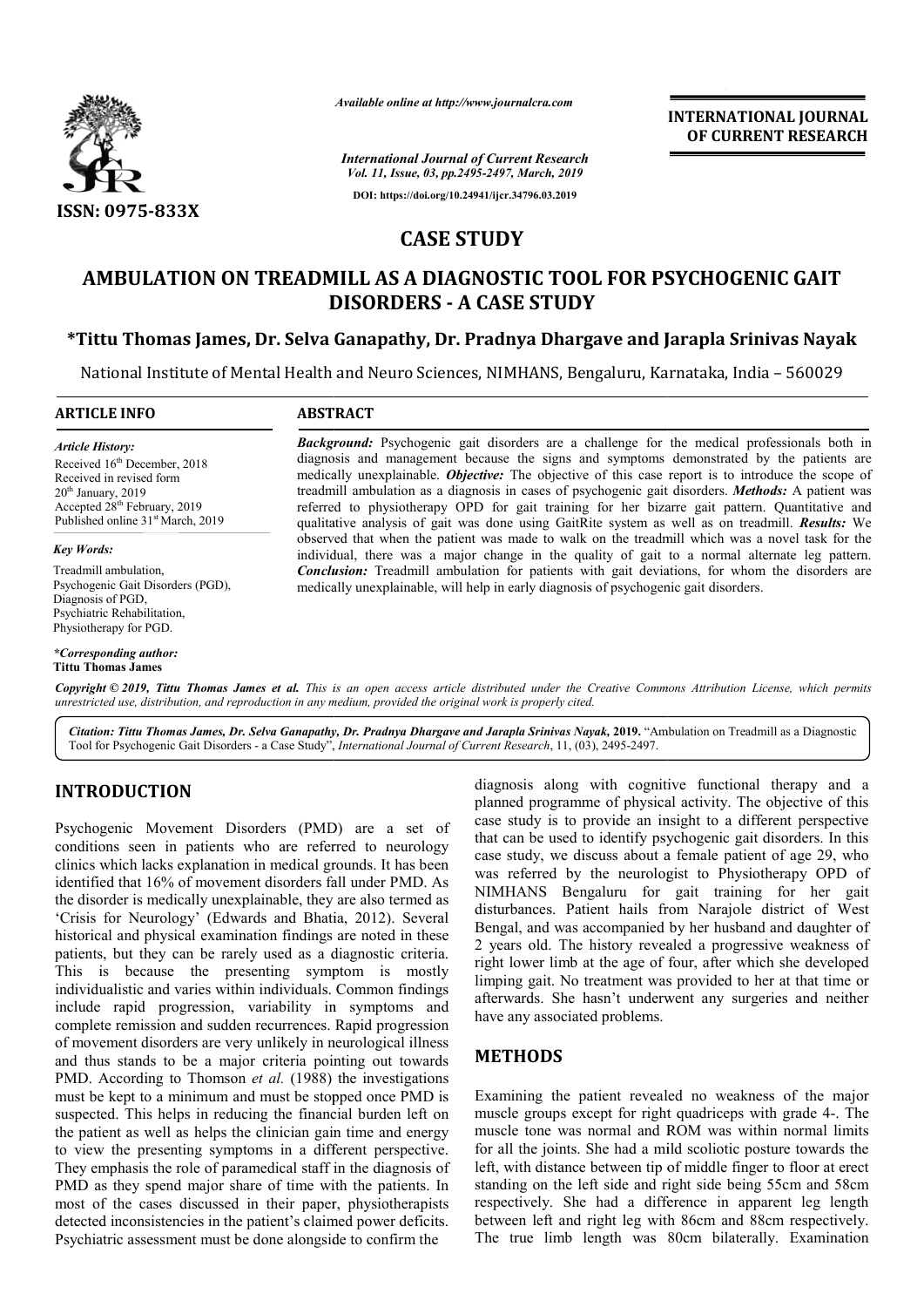revealed no other relevant musculoskeletal or neurological deficits.

*Observational gait analysis:* Observational gait analysis revealed a bizarre gait pattern with left leg leading the propulsion of body and right leg taken towards the left leg, ending with contact to each other. Body tend to propel sideways to the left and not in a straight line. Right leg tends to stay always behind the left leg, and feels as if the right leg is being dragged towards the left leg during ambulation. Heel off is present in left leg, but foot is placed without a heel strike on both legs after the swing phase. Knee flexion is near normal on the left leg during initial swing, but right leg shows a minimal flexion as it starts its trajectory forwards towards the left leg. The swing phase of both legs are compromised and a larger stance phase is evident during observation. Although the patient finds it comfortable to walk in this odd pattern, the quality of gait was poor. This had also created an impact on her family and their social interactions and thus was forced to seek medical attention.

*Gait analysis using gait rite:* Quantitative Gait Analysis was done using Gait Rite Assessment System, which is a high end device, which provides all the necessary parameters of gait as the patient is made to walk over the sensor-fixed mat (Video Legend 1). Patient consent was obtained for video recording her gait and to use the assessment data for research purposes. The distance covered on the mat was 232cm, with a velocity of 59.8cm/sec and cycle time of 0.01 sec. The cadence rate was 139.2 steps/min with step time of 0.41 sec for left and 0.44 sec for right. Step length of left and right were 51.16 and 5.47 cm respectively. Single support of left and right were 40% and 0.9% of gait cycle respectively, with swing being 0.9% of gait cycle for left and 40.6% of gait cycle for right leg. Double support of left and right were 60.8% and 58.5% of gait cycle for left and right leg respectively with stance % of 99.1 and 59.5% for left and right leg. Degree of toe out of left leg was  $7^\circ$ whereas right leg had only  $1^0$  of toe out. Functional Ambulation Profile score when assessed gait using Gait Rite was 65. We hypothesized that the bizarre walking pattern demonstrated by the patient can be converted to a normal walking pattern if the patient is made to deviate her conscious thoughts from her gait. Thus a novel walking instrument such as the treadmill was introduced to the patient, which will reduce the chances of manipulating the gait by the patient, thus may be able to achieve a better quality of ambulation (Video Legend 2).

*Gait analysis using treadmill:* In our observation, treadmill ambulation helped patient to achieve a near normal walking pattern with a rhythmic alternate placement of right and left leg. Both legs demonstrated heel off and a minimal heel strike at the end of swing phase. Hip and knee flexion was adequate for both the legs which can be considered normal for the speed set on the treadmill. Patient was comfortable in walking on treadmill and had a feeling of walking normal. The quantitative analysis done with the treadmill sensors provided the following values; patient was made to walk for two minutes and thus covered 20 m. The average speed was displayed as 17 cm/s. Average step cycle was 0.09 cycles/second. Average step length for left leg was 58 cm and right leg was 46 cm. Rightleft time distribution was 39% and 61% respectively. The ambulation Index as identified by treadmill ambulation was 36. Video recordings done along with treadmill ambulation was also utilized to educate the patient about the changes attained

with treadmill walking and the possibility of change in quality of walking with appropriate interventions.

### **DISCUSSION**

Treadmill is a very useful equipment used in most of the physiotherapy setups, for gait assessment and training. It has been a common machinery which is being in use and is available readily. Treadmill, which is a common gait training equipment in all physiotherapy set up, is a novel equipment for walking for majority of patients referred to physiotherapy. Initial use of treadmill for ambulation helps in distracting those with Psychogenic Gait Disorders (PGD) as they focus more on walking on the same with caution and safety. In our findings, walking on treadmill changed the pattern on walking of our patient, and she attained an almost normal walking pattern with right leg moving ahead of left leg after the swing phase. Lempert *et al.* (1991) have documented six characteristic features which are proved to be most valuable for diagnosis of PGD, which can be seen alone or in combination in 97% of cases. These include 1) momentary fluctuations of stance and gait, often in response to suggestion; 2) excessive slowness or hesitation of locomotion incompatible with neurological disease; 3) "psychogenic" Romberg test with a build-up of sway amplitudes after a silent latency or with improvement by distraction; 4) uneconomic postures with wastage of muscular energy; 5) the "walking on ice" gait pattern, which is characterized by small cautious steps with fixed ankle joints; 6) sudden buckling of the knees, usually without falls. Ambulation on treadmill have found to improve the gait of patient, both in quantitatively and qualitatively. The changes in gat parameters can be attributed to the distraction given to the patient when she was made to walk on a novel machinery and also the voluntary effort taken to correct the pattern to safeguard from falling. We had also made the patient to walk over a mat highlighted with footprints and asked to place her foot over the highlighted marks. It was found that as the patient consciousness was taken to have accurate foot placement, the quality of gait was also improved drastically. This led to a hypothesis of having gait training using visual cues, thus inducing a new motor programme within themselves.

Marcelo Marello *et al.* (2012) have explained that the diagnosis of PGD mainly depends on observation of bizarre motor behaviour, discrepancy between obvious dysfunction and normal diagnostic evaluation, and evidence of psychiatric abnormalities. He pointed out that patients with PGD fail to maintain the same gait pattern after repeated evaluations, which represent an important finding for PGD diagnosis. Anika Aakeroy *et al.* (2012) have also described the effectiveness of video recording in the diagnosis of PGD. Ambulation on treadmill for a confirmatory diagnosis of PGD have not been documented elsewhere. We conclude that treadmill ambulation for patients with gait deviations, for whom the disorders are medically unexplainable, will help in early diagnosis of psychogenic gait disorders. As treadmill is a common equipment used in almost all the physiotherapy setups, using treadmill as a diagnostic tool helps in arriving at diagnosis and thus avoid unwanted investigations and procedures. This also helps in guiding the patient to the right clinician for psychiatric evaluation and further proceedings. We also emphasis the role of treadmill ambulation in the rehabilitation of these patients, along with cognitive functional therapy and planned physical activities. Interventions must also utilize feedback training and conscious effort of the patient to